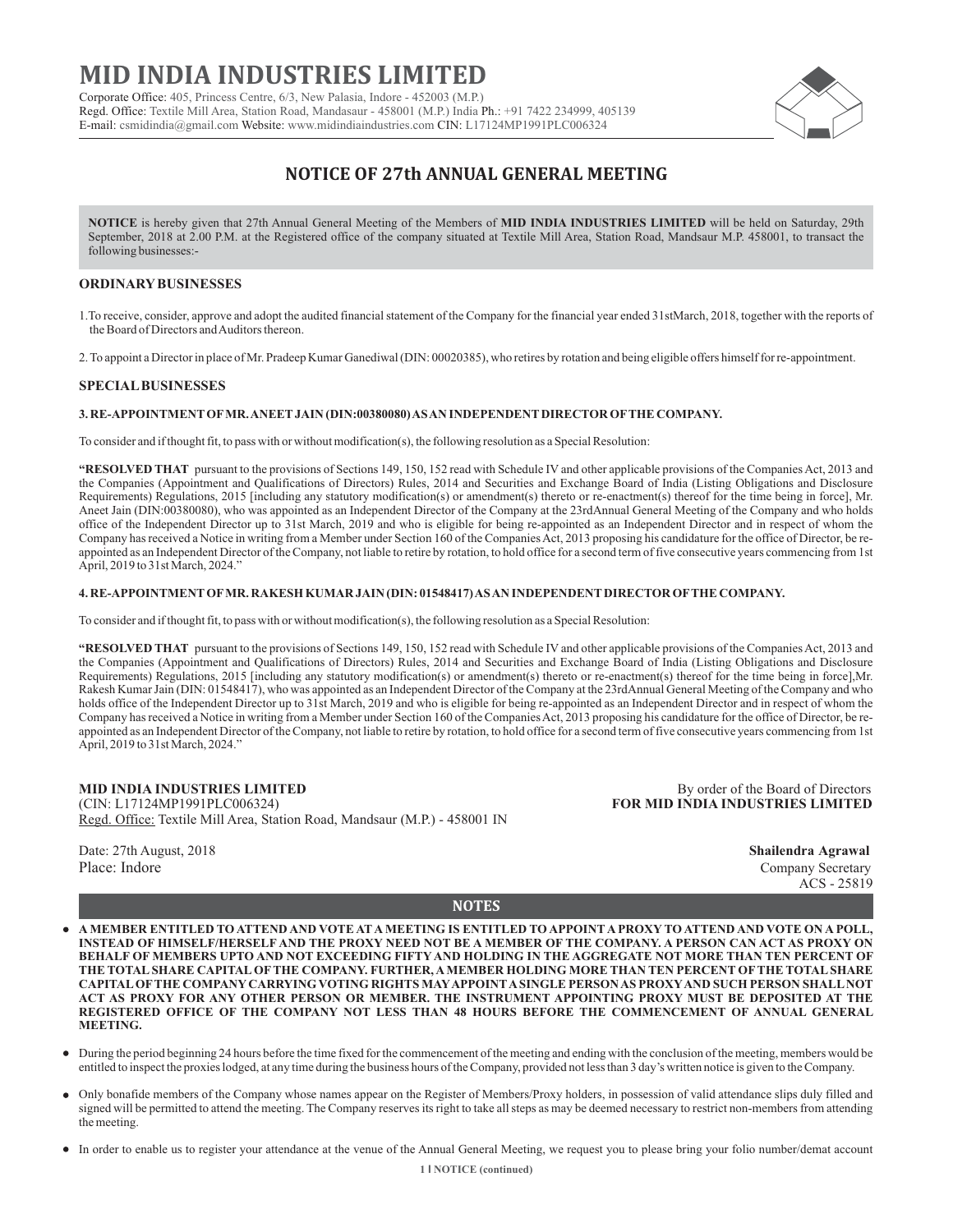number/DPID-Client ID to enable us to give a duly filled attendance slip for your signature and participation at the meeting.

- The requirement to place the matter relating to appointment of Auditors for ratification by members at every Annual General Meeting is omitted vide notification dated May 7, 2018 issued by the Ministry of Corporate Affairs, New Delhi. Accordingly, no resolution is proposed for ratification of appointment of Auditors, who were appointed in the 25th Annual General Meeting, held on 27th September, 2016.
- The explanatory statement pursuant to Section 102 of the Companies Act, 2013 is annexed hereto.
- Pursuant to Provisions of Section 91 of the Companies Act, 2013, the Register of Members and Share Transfer Book of the Company will remain closed during the period from Monday, 24th Day of September, 2018 to Saturday, 29th Day of September, 2018 (both days inclusive) for the purpose of 27th Annual General Meeting.
- The Securities and Exchange Board of India (SEBI) has mandated the submission of the Permanent Account Number (PAN) for transactions involving transfer of shares. Therefore, members holding shares in physical form are requested to furnish their PAN along with self attested photocopy of PAN card to the R&TA. Members holding shares in demat mode are requested to register the details of PAN with their DPs.

Members are requested to note that, SEBI in accordance with the SEBI (Listing Obligations and Disclosure Requirements)(Fourth Amendment)Regulations, 2018 vide Gazette notification dated June 8, 2018 has revised the provisions of Regulation 40 of Listing Regulations, relating to transfer of listed securities and has decided that w.e.f December 5th 2018, the request for effecting transfer of listed securities shall not be processed unless the securities are held in dematerialized form with a Depository (National Securities Depository Limited and Central Depository Services (India) Limited). Hence, the Members holding shares in physical form are advised to dematerialize the shares held by them in physical form to avail the benefits which include easy liquidity, since trading is permitted in dematerialized form only; electronic transfer, savings in stamp duty and elimination of any possibility of loss of documents and bad deliveries and eliminate all risks associated with physical shares.

- As directed by SEBI, the Members holding shares in physical form are requested to submit particulars of their bank account along with the original cancelled cheque bearing the name of the Member to Ankit consultancy/Company to update their Bank Account details. Members holding shares in demat form are requested to update their Bank Account details with their respective Depository Participant. The Company or Ankit consultancy cannot act on any request received directly from the Members holding shares in demat form for any change of bank particulars. Such changes are to be intimated only to the Depository Participants of the Members. Further, instructions, if any, already given by them in respect of shares held in physical form will not be automatically applicable to shares held in the electronic mode.
- $\bullet$ Additional information pursuant to Regulation 36(3) of the SEBI (Listing Obligations and Disclosure Requirements) Regulations, 2015 and Secretarial Standard of General Meeting in respect of the Directors seeking appointment/re-appointment at the ensuing AGM are provided in Annexure 1 of this Notice.
- Sections 101 and 136 of the Companies Act, 2013 read together with the rules made there under, permits the listed companies to send the notice of Annual General Meeting and the Annual Report, including financial statements, Board's Report, etc. by electronic mode. The Company is accordingly forwarding electronic copy of the Annual Report for 2018 to all the Members whose e-mail ids are registered with the Company/Depository Participants(s)for communication purposes unless any Member has requested for a hard copy of the same. For the Members who have not registered their e-mail address, physical copies of the Annual Report for 2018 is being sent in the permitted mode. Members who have not yet register their e-mail id are requested to register the same with the Company (if shares are held in physical form) or Depository participant (if shares are held in demat mode). Members are also requested to intimate to the Company the changes, if any in their email address.
- All the Documents referred to in the accompanying notice will be kept open for inspection by the members at the registered office of the Company on all working  $\bullet$ days (Monday to Friday) from 11.00 a.m. to 1.00 p.m. except holidays, upto the date of the ensuing Annual General Meeting. The aforesaid documents will be also available for inspection by members at the Meeting.
- Pursuant to Section 72 of the Companies Act, 2013, members holding shares in physical form may file nomination in the prescribed Form SH-13 with the Company's share transfer agent. In respect of shares held in electronic form, the nomination form may be filed with the respective depository participant.
- In case of joint holders attending the Meeting, only such joint holder who is higher in the order of names will be entitled to vote.
- The Members are requested to:
	- a) Intimate changes, if any, in their registered addresses immediately.
	- b) Quote their ledger folio/DPID number in all their correspondence.
	- c) Hand over the enclosed attendance slip, duly signed in accordance with their specimen registered with the Company for admission to the meeting place.
	- d) Bring their Annual Report and Attendance Slips with them at the AGM venue.

e) Send their Email address to us for prompt communication and update the same with their Depository Participants to receive softcopy of the Annual Report of the Company.

- Corporate Members are requested to forward a Certified True Copy of Board Resolution along with the specimen signature(s),authorizing their representatives to attend and vote on their behalf at the Annual General Meeting.
- Route map for the venue of Annual General Meeting along with prominent landmark is enclosed with this Notice.
- A member desirous of getting any information on the accounts or operations of the Company is requested to forward his/her query to the Company at least seven working days prior to the meeting, so that the required information can be made available at the meeting.
- Members who are holding shares in identical order of names in more than one folio are requested to send to the company or Company's Registrar and Share Transfer Agent the details of such folios together with the share certificates for consolidating their holding in one folio. The share certificates will be returned to the members after making requisite changes, thereon. The members requested to use New Share Transfer Form SH-4 for this purpose.
- The Notice of AGM along with complete Annual report shall be dispatched to the shareholders who are registered as member as on 17th August, 2018. Further Members may also note that Notice of this Annual General Meeting and the Annual Report for financial year 2017-18 will also be available on the Company's website i.e. www.midindiaindustries.com.
- Members are requested to contact the Registrar and Share Transfer Agent for all matter connected with Company's shares at Ankit Consultancy Private Limited, 60 Pardeshipura, Electronic Complex, Indore(M.P.)
- The Company has designated an exclusive email ID: csmidindia@gmail.com which would enable the members to post their grievances and monitor its redressal. Any member having any grievance may post the same to the said Email address for its quick redressal.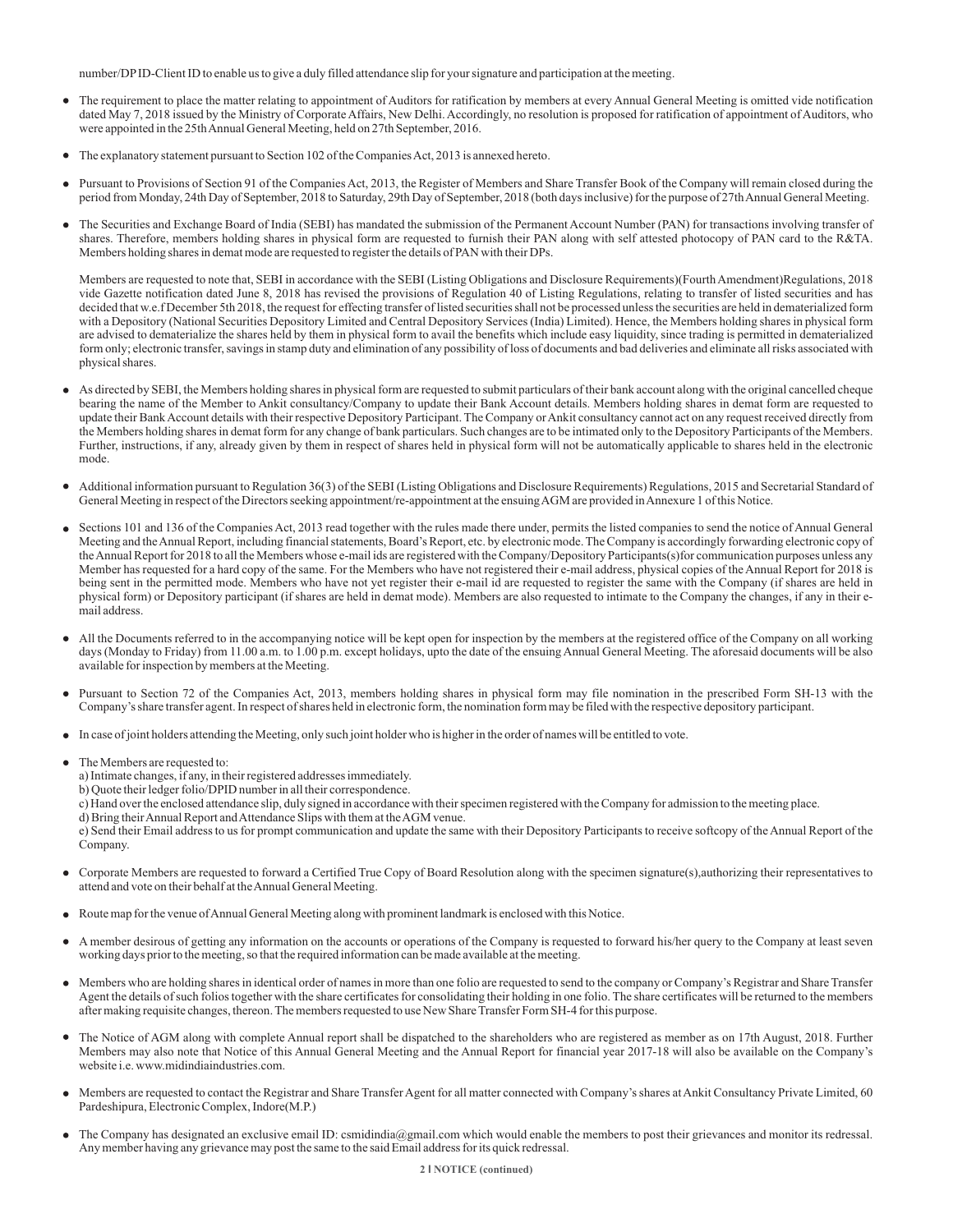- The voting rights of Shareholders shall be in proportion of shares held by them to the total paid up equity shares of the company as on Saturday, 22ndSeptember, 2018, being the cut-off date.
- The businesses as set out in the Notice may be transacted through Electronic Voting system and the Company shall provide a facility for voting by electronic means. In compliance with the provisions of Section 108 of the Companies Act, 2013 read with Rule 20 of the Companies (Management and Administration) Rules, 2014 as amended by MCAvide its notification dated March 19, 2015 and Regulation 44 of the SEBI (Listing Obligation and Disclosure Requirements) Regulations, 2015, the company is pleased to offer the facility of "remote e-voting" (e-voting from a place other than venue of the AGM) as an alternate, to all its members to enable them to cast their votes electronically instead of casting their vote at the meeting. If a member has opted for remote e-voting, then he/she should not vote by physical ballot also and vice-versa. However, in case members cast their vote both via physical ballot and remote e-voting, then voting through electronic mode shall prevail and voting done by physical ballot shall be treated as invalid. The Members who have cast their vote by remote e-voting prior to the AGM may also attend the AGM but shall not be entitled to cast their vote again. For E-voting facility, the Company has entered in to an agreement with the CDSL for facilitating remote E-voting. The Procedure and instructions for E-voting given below:

#### **Instructions for shareholders voting through electronic means:**

i) The e-voting period begins on Wednesday, 26th September, 2018 from 9.00 A.M. and ends on Friday, 28th September, 2018 at 5.00 P.M. During this period shareholders' of the Company, holding shares either in physical form or in dematerialized form, as on the cut-off date (record date) of Saturday, 22nd September, 2018, may cast their vote electronically in proportion to their shares in the paid up equity share capital of the company. The e-voting module shall be disabled by CDSL for voting thereafter.

ii) The shareholders should log on to the e-voting website www.evotingindia.com during the voting period.

iii) Click on "Shareholders" tab.

iv) Now Enter your User ID

a. For CDSL: 16 digits beneficiary ID,

b. For NSDL: 8 Character DPID followed by 8 Digits Client ID,

c. Members holding shares in Physical Form should enter Folio Number registered with the Company.

v) Next enter the Image Verification as displayed and Click on Login.

vi) If you are holding shares in demat form and had logged on to www.evotingindia.com and voted on an earlier voting of any company, then your existing password is to be used.

vii) If you are a first time user follow the steps given below:

|                                                              | For Members holding shares in Demat Form and Physical Form                                                                                                                                                                                                                                                                                                                                                                                                                                                                                                                                                                                     |
|--------------------------------------------------------------|------------------------------------------------------------------------------------------------------------------------------------------------------------------------------------------------------------------------------------------------------------------------------------------------------------------------------------------------------------------------------------------------------------------------------------------------------------------------------------------------------------------------------------------------------------------------------------------------------------------------------------------------|
| PAN                                                          | Enter your 10 digit alpha-numeric *PAN issued by Income Tax Department (Applicable for both demat<br>shareholders as well as physical shareholders)<br>• Members who have not updated their PAN with the Company/Depository Participant are requested to use the<br>first two letters of their name and the 8 digits of the sequence number in the PAN Field.<br>• In case the sequence number is less than 8 digits enter the applicable number of 0's before the number after the<br>first two characters of the name in CAPITAL letters. Eg. If your name is Ramesh Kumar with sequence number<br>1 then enter RA00000001 in the PAN Field. |
| Dividend Bank<br>Details <b>OR</b><br>Date of Birth<br>(DOB) | Enter the Dividend Bank Details or Date of Birth (in dd/mm/yyyy format) as recorded in your demat account or<br>in the company records in order to login.<br>• If both the details are not recorded with the depository or company please enter the member id / folio number in<br>the Dividend Bank details field as mentioned in instruction (iv).                                                                                                                                                                                                                                                                                           |

viii) After entering these details appropriately, click on "SUBMIT" tab.

ix) Members holding shares in physical form will then directly reach the Company selection screen. However, members holding shares in demat form will now reach 'Password Creation'menu wherein they are required to mandatorily enter their login password in the new password field. Kindly note that this password is to be also used by the demat holders for voting for resolutions of any other company on which they are eligible to vote, provided that company opts for e-voting through CDSL platform. It is strongly recommended not to share your password with any other person and take utmost care to keep your password confidential.

x) For Members holding shares in physical form, the details can be used only for e-voting on the resolutions contained in this Notice.

xi) Click on the EVSN for the relevant <MID INDIAINDUSTRIES LTD> on which you choose to vote.

xii) On the voting page, you will see "RESOLUTION DESCRIPTION" and against the same option "YES/NO" for voting. Select the option YES or NO as desired. The option YES implies that you assent to the Resolution and option NO implies that you dissent to the Resolution.

xiii) Click on the "RESOLUTIONS FILE LINK" if you wish to view the entire Resolution details.

xiv) After selecting the resolution you have decided to vote on, click on "SUBMIT". Aconfirmation box will be displayed. If you wish to confirm your vote, click on "OK", else to change your vote, click on "CANCEL" and accordingly modify your vote.

xv) Once you "CONFIRM" your vote on the resolution, you will not be allowed to modify your vote.

xvi) You can also take out print of the voting done by you by clicking on "Click here to print" option on the Voting page.

xvii) If Demat account holder has forgotten the same password then enter the User ID and the image verification code and click on Forgot Password & enter the details as prompted by the system.

xviii) Shareholders can also cast their vote using CDSL's mobile app m- Voting available for android based mobiles. The m-Voting app can be downloaded from Google Play Store. Apple and Windows phone users can download the app from the App Store and the Windows Phone Store respectively. Please follow the instructions as prompted by the mobile app while voting on your mobile.

xix) Note for Non – Individual Shareholders and Custodians

– Non Individual shareholders (i.e. other than Individuals, HUF, NRI etc.) and Custodians are required to log on to https://www.evotingindia.com and register themselves as Corporates.

– Ascanned copy of the Registration Form bearing the stamp and sign of the entity should be emailed to helpdesk.evoting@cdslindia.com.

– After receiving the login details a compliance user should be created using the admin login and password. The Compliance user would be able to link the account(s) for which they wish to vote on.

– The list of accounts linked in the login should be mailed to helpdesk.evoting@cdslindia.com and on approval of the accounts they would be able to cast their vote.

– Ascanned copy of the Board Resolution and Power of Attorney (POA) which they have issued in favor of the Custodian, if any, should be uploaded in PDF format in the system for the scrutinizer to verify the same.

xx) In case you have any queries or issues regarding e-voting, you may refer the Frequently Asked Questions ("FAQs") and e-voting manual available at www.evotingindia.com under help section or write an email to helpdesk.evoting@cdslindia.com.

xxi) Mr. L.N. Joshi, Practicing Company Secretary (Membership No. F5201) has been appointed as the scrutinizer to receive and scrutinize the completed ballot forms and votes casted electronically by the members in a fair and transparent manner.

xxii) The Scrutinizer shall after scrutinizing the vote cast at the AGM (Poll) and through Remote E-Voting not later than 48 hours from the conclusion of AGM, make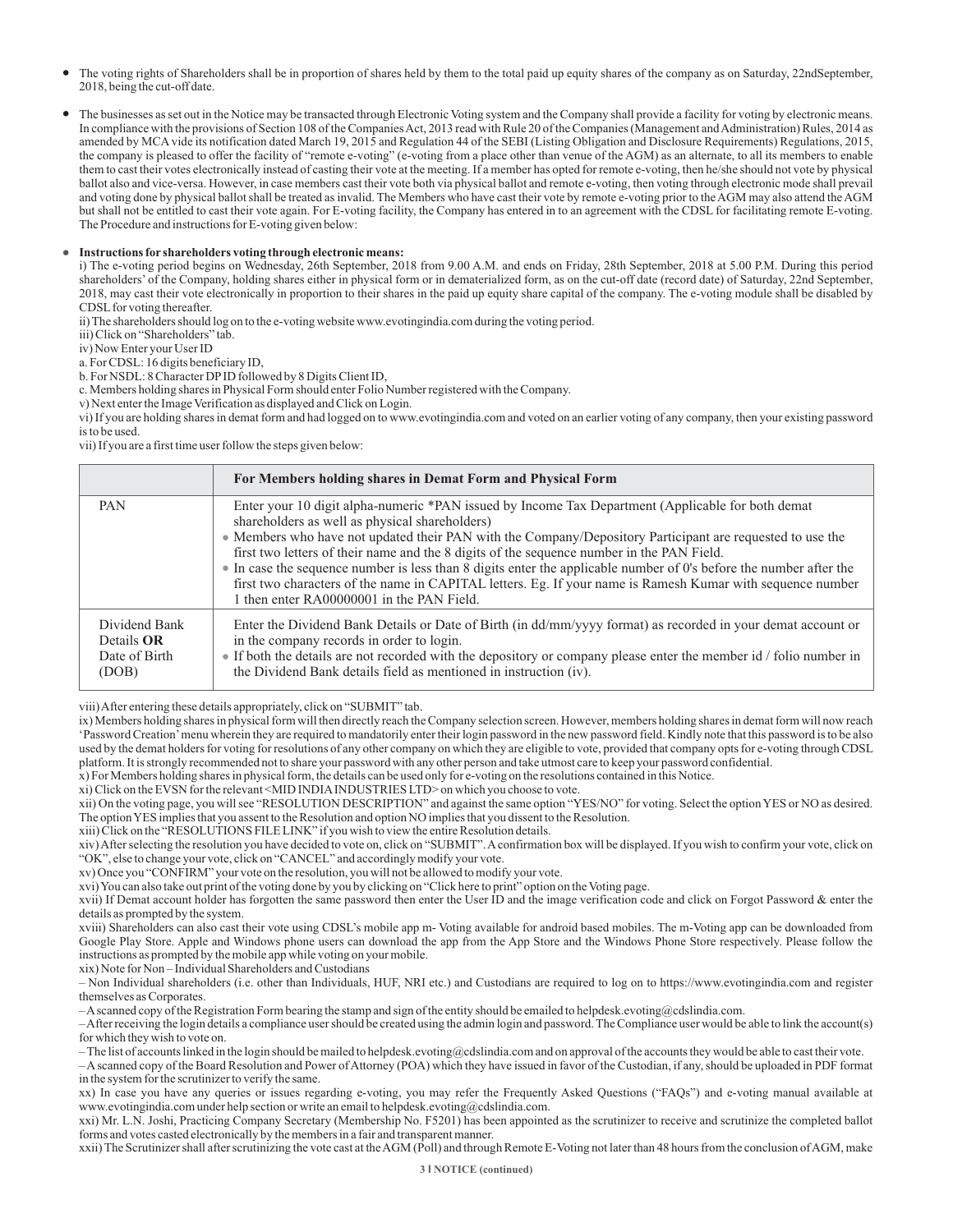and submit a consolidated scrutinizers report to the Chairman. The Results declared along with the consolidated scrutinizers report shall be placed on the website of the company and CDSL. The results shall simultaneously be communicated to the Stock Exchanges where the company's shares are listed. xxiii) The Resolutions shall be deemed to be passed on the date of the Meeting, i.e. 29th September, 2018 subject to receipt of the requisite number of votes in favor of the Resolutions.

Regd. Office: Textile Mill Area, Station Road, Mandsaur (M.P.) - 458001 IN

Date: 27th August, 2018 **Shailendra Agrawal** Place: Indore Company Secretary Company Secretary Company Secretary

**MID INDIA INDUSTRIES LIMITED** By order of the Board of Directors<br> **By order of the Board of Directors**<br> **By order of the Board of Directors**<br> **By order of the Board of Directors FOR MID INDIA INDUSTRIES LIMITED** 

ACS - 25819

### **EXPLANATORY STATEMENT UNDER SECTION 102 OF THE COMPANIES ACT, 2013**

#### **ITEM No. 3& 4: RE-APPOINTMENTOFINDEPENDENTDIRECTORS OFTHE COMPANY.**

In the 23rd Annual General Meeting held on 19.09.2014, Mr. Aneet Jain and Mr. Rakesh Kumar Jain were appointed as Independent Directors of the Company for a term of five years.

The Board, based on the performance evaluation and as per the recommendation of the Nomination and Remuneration Committee, considers that, given their background and experience and contributions made by them during their tenure, the continued association of aforesaid Independent Directors would be beneficial to the Company and it is desirable to continue to avail their services as an Independent Directors. Accordingly, they are proposed to be re-appointed as Independent Directors of the Company, not liable to retire by rotation, for second term of 5 (five) consecutive years on the Board of the Company.

The Proposed appointees are not disqualified from being appointed as a Director in terms of Section 164 of the Act and have given their consent to act as a Director. The Company has also received declaration from all appointees that they meet the criteria of independence as prescribed both under Section 149(6) of the Act and under the Securities and Exchange Board of India (Listing Obligations and Disclosure Requirements) Regulations, 2015 ("Listing Regulations").

In the opinion of the Board, proposed appointees fulfils the conditions for appointment as an Independent Director as specified in the Act and the Listing Regulations. They are independent of the management. Copy of draft letter of appointment of both the proposed appointees setting out the terms and conditions of appointment is available for inspection by the members at the registered office of the Company.

The Company has received notices in writing from a Member under section 160 of the Act, proposing the candidature of Mr. Aneet Jain and Mr. Rakesh Kumar Jain, for the office of Director of the Company.

This statement may also be regarded as an appropriate disclosure under the Act and the Listing Regulations.

The Board recommends the Special Resolution set out at Item No. 3 & 4 of the Notice for approval by the members.

Save and except the above, none of the other Directors / Key Managerial Personnel of the Company / their relatives is, in any way, concerned or interested, financially or otherwise, in this resolution.

The brief profile of the director's who are proposed to be appointed as independent directors are given in the notice convening the Annual General Meeting in separate annexure.

Regd. Office: Textile Mill Area, Station Road, Mandsaur (M.P.) - 458001 Date: 27th August, 2018 **Shailendra Agrawal** Place: Indore Company Secretary Company Secretary Company Secretary Company Secretary

**MID INDIA INDUSTRIES LIMITED** By order of the Board of Directors<br>
(CIN: L17124MP1991PLC006324) **By order of the Board of Directors FOR MID INDIA INDUSTRIES LIMITED** 

ACS - 25819

#### **ANNEXURE-1**

**Additional Information of Directors seeking re-appointment/appointment at the ensuing Annual General Meeting pursuant to Regulation 36(3) of SEBI (Listing Obligation and Disclosure Requirements) Regulation 2015 and Secretarial Standard of General Meeting:**

| <b>Name of Directors</b>                                                                                    | Mr. Pradeep Kumar Ganediwal<br>(DIN: 00020385)                                                                  | <b>Mr. Aneet Jain</b><br>(DIN: 00380080)                                                                     | Mr. Rakesh Kumar Jain<br>(DIN: 01548417)                                                                       |  |
|-------------------------------------------------------------------------------------------------------------|-----------------------------------------------------------------------------------------------------------------|--------------------------------------------------------------------------------------------------------------|----------------------------------------------------------------------------------------------------------------|--|
| Date of Birth                                                                                               | 25.06.1963                                                                                                      | 22.07.1973                                                                                                   | 27.10.1967                                                                                                     |  |
| Date of Appointment                                                                                         | 23.04.1992                                                                                                      | 30.04.2002                                                                                                   | 01.06.2011                                                                                                     |  |
| Expertise/Experience in Specific<br><b>Functional Area</b>                                                  | Experience in Spinning, Cotton<br>Ginning and Textile and Import,<br>Export, Market Development                 | Finance                                                                                                      | Accounts & Finance                                                                                             |  |
| Qualification                                                                                               | B.Com                                                                                                           | M.B.A.                                                                                                       | M.Com.                                                                                                         |  |
| No. & % of Equity Shares held in<br>the company                                                             | 695000 (4.26%)                                                                                                  | $200(0.001\%)$                                                                                               | 27600 (0.17%)                                                                                                  |  |
| List of outside Company's<br>Directorship held                                                              | Mid India International Limited<br>Ganediwal Finance & Leasing Pvt. Ltd.<br>Smartdata Techno Services Pvt. Ltd. | Nil                                                                                                          | Smart data Techno Services Pvt. Ltd.<br>Rock and Roll Resort And Club Pvt. Ltd.                                |  |
| Chairman/Member of the Committees<br>of Board of Directors of the Company                                   | Nil                                                                                                             | Member of Stakeholders Relationship<br>Committee, Audit Committee and<br>Nomination & Remuneration Committee | Chairman of Audit Committee,<br>Stakeholders Relationship Committee and<br>Nomination & Remuneration Committee |  |
| Salary or Sitting fees paid                                                                                 | Nil                                                                                                             | Nil                                                                                                          | Nil                                                                                                            |  |
| Chairman / Member of the Committees<br>of the Board Directors of other<br>Companies in which he is director | Nil                                                                                                             | Nil                                                                                                          | Nil                                                                                                            |  |
| Relationship between directors<br>inter-se                                                                  | Nil                                                                                                             | Nil                                                                                                          | Nil                                                                                                            |  |